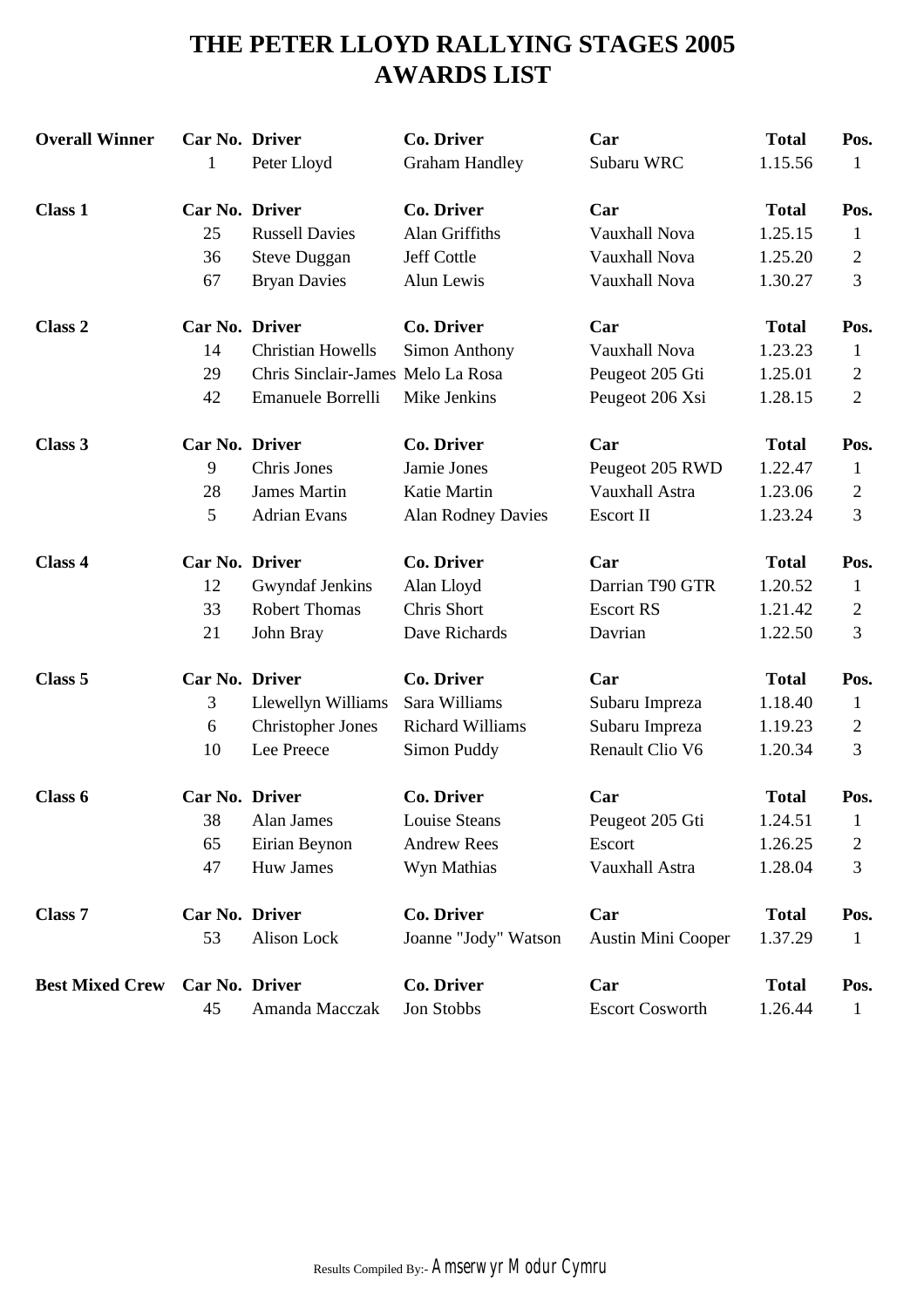# THE PETER LLOYD RALLYING STAGES 2005 FINAL RESULTS

|                  |                                   |                                                             |                        |                |              | <b>Position</b>         | <b>Position</b>         |
|------------------|-----------------------------------|-------------------------------------------------------------|------------------------|----------------|--------------|-------------------------|-------------------------|
| Car No. Driver   |                                   | Co. Driver                                                  | Make & Model           | <b>Class</b>   | <b>Total</b> | <b>Overall</b>          | In Class                |
| 1                | Peter Lloyd                       | <b>Graham Handley</b>                                       | Subaru WRC             | 5              | 01.15.56     | 1                       |                         |
| 3                | Llewellyn Williams                | Sara Williams                                               | Subaru Impreza         | $\overline{5}$ | 01.18.40     | $\overline{2}$          | 1                       |
| 6                | <b>Christopher Jones</b>          | <b>Richard Williams</b>                                     | Subaru Impreza         | 5              | 01.19.23     | $\overline{3}$          | $\overline{2}$          |
| 10               | Lee Preece                        | Simon Puddy                                                 | Renault Clio V6        | 5              | 01.20.34     | $\overline{\mathbf{4}}$ | 3                       |
| 12               | Gwyndaf Jenkins                   | Alan Lloyd                                                  | Darrian T90 GTR        | $\overline{4}$ | 01.20.52     | 5                       | $\mathbf{1}$            |
| 33               | <b>Robert Thomas</b>              | Chris Short                                                 | <b>Escort RS</b>       | $\overline{4}$ | 01.21.42     | 6                       | $\sqrt{2}$              |
| $\overline{9}$   | Chris Jones                       | Jamie Jones                                                 | Peugeot 205 RWD        | 3              | 01.22.47     | 7                       | $\mathbf{1}$            |
| 21               | John Bray                         | Dave Richards                                               | Davrian                | $\overline{4}$ | 01.22.50     | $\,8\,$                 | $\overline{\mathbf{3}}$ |
| 28               | <b>James Martin</b>               | Katie Martin                                                | Vauxhall Astra         | 3              | 01.23.06     | 9                       | $\overline{2}$          |
| 14               | <b>Christian Howells</b>          | Simon Anthony                                               | Vauxhall Nova          | $\overline{2}$ | 01.23.23     | 10                      | $\mathbf{1}$            |
| 5                | <b>Adrian Evans</b>               | <b>Alan Rodney Davies</b>                                   | Escort II              | 3              | 01.23.24     | 11                      | 3                       |
| 41               |                                   | Jonathan Butler-Jenk William Butler-Jenkins Peugeot 205 Gti |                        | 3              | 01.24.07     | 12                      | $\overline{4}$          |
| 16               | Jonathan Vamplew                  | <b>Eifion Page</b>                                          | Subaru Impreza         | 5              | 01.24.08     | 13                      | $\overline{4}$          |
| 18               | Gary Morgan                       | Deian Phillips                                              | Subaru Impreza         | 5              | 01.24.18     | 14                      | 5                       |
| 7                | <b>Aled Davies</b>                | <b>Steffan Evans</b>                                        | Escort G3              | $\overline{4}$ | 01.24.40     | 15                      | $\overline{4}$          |
| 38               | Alan James                        | <b>Louise Steans</b>                                        | Peugeot 205 Gti        | 6              | 01.24.51     | 16                      | $\mathbf{1}$            |
| 29               | Chris Sinclair-James Melo La Rosa |                                                             | Peugeot 205 Gti        | $\overline{2}$ | 01.25.01     | 17                      | $\overline{2}$          |
| 25               | <b>Russell Davies</b>             | Alan Griffiths                                              | Vauxhall Nova          | $\mathbf{1}$   | 01.25.15     | 18                      | $\mathbf{1}$            |
| 36               | <b>Steve Duggan</b>               | Jeff Cottle                                                 | Vauxhall Nova          | $\mathbf{1}$   | 01.25.20     | 19                      | $\sqrt{2}$              |
| 40               | <b>Andrew Thomas</b>              | Sion Jones                                                  | Peugeot 205 Gti        | 3              | 01.25.21     | 20                      | $\overline{5}$          |
| 65               | Eirian Beynon                     | <b>Andrew Rees</b>                                          | Escort                 | 6              | 01.26.25     | 21                      | $\overline{2}$          |
| 22               | Simon Macczak                     | Rees-Tom Jones                                              | <b>Escort Cosworth</b> | 5              | 01.26.41     | 22                      | $6\,$                   |
| 45               | Amanda Macczak                    | Jon Stobbs                                                  | <b>Escort Cosworth</b> | 5              | 01.26.44     | 23                      | $\boldsymbol{7}$        |
| 43               | <b>Robert Davies</b>              | Sally Lewis                                                 | Peugeot 306 S16        | $\overline{4}$ | 01.26.45     | 24                      | 5                       |
| 23               | Clive Mapp                        | David Mapp                                                  | Escort II              | 3              | 01.26.50     | 25                      | 6                       |
| 46               | <b>Steve Wilks</b>                | Caroline Wilks                                              | Escort II              | 3              | 01.27.21     | 26                      | $\overline{7}$          |
| 27               | Mike Williams                     | Paul Seabourne                                              | Escort RS2000          | 3              | 01.27.54     | 27                      | $\overline{8}$          |
| 47               | <b>Huw James</b>                  | Wyn Mathias                                                 | Vauxhall Astra         | 6              | 01.28.04     | 28                      | 3                       |
| 42               | Emanuele Borrelli                 | Mike Jenkins                                                | Peugeot 206 Xsi        | $\overline{2}$ | 01.28.15     | 29                      | $\overline{3}$          |
| 57               | Nigel Jones                       | Simon Lloyd                                                 | Subaru Sti RA          | 5              | 01.28.15     | $\overline{30}$         | $\overline{8}$          |
| 54               | <b>Geraint Tandy</b>              | David Tandy                                                 | Peugeot 205            | 6              | 01.28.46     | 31                      | $\overline{4}$          |
| 17               | Peter Hancock                     | Neil Griffiths                                              | Subaru Legacy          | 5              | 01.29.00     | 32                      | 9                       |
| 34               | Wayne Lloyd                       | Martin Williams                                             | Escort                 | 5              | 01.29.40     | 33                      | 10                      |
| 39               | Justin Pounder                    | Philip Edwards                                              | Escort II              | 5              | 01.30.14     | 34                      | 11                      |
| 67               | <b>Bryan Davies</b>               | Alun Lewis                                                  | Vauxhall Nova          | 1              | 01.30.27     | 35                      | 3                       |
| 49               | Ian Williams                      | <b>Andrew Campling</b>                                      | Peugeot 205 Gti        | 3              | 01.30.43     | 36                      | 9                       |
| 19               | Sean Crowley                      | Karen Morgan                                                | Astra                  | 6              | 01.31.01     | 37                      | 5                       |
| $\overline{4}$   | John Thwaites                     | Mark Crisp                                                  | Escort II              | 5              | 01.31.05     | 38                      | 12                      |
| 48               | Luke Matthews                     | Damian Vicary                                               | Escort                 | 3              | 01.31.58     | 39                      | 10                      |
| 61               | Lee Davies                        | David Andrews                                               | Vauxhall Nova          | $\overline{2}$ | 01.32.33     | 40                      | $\overline{4}$          |
| 63               | Colin Coleman                     | Fredrik Coleman                                             | Nissan Micra           | $\mathbf{1}$   | 01.35.07     | 41                      | $\overline{4}$          |
| 50               | <b>Cerith Davies</b>              | Seyyan John                                                 | Vauxhall Astra         | 1              | 01.35.51     | 42                      | 5                       |
| 60               | Simon Griffiths                   | Brian Morgan                                                | Seat Ibiza Gti 16v     | $\overline{4}$ | 01.37.22     | 43                      | 6                       |
| 53               | Alison Lock                       | Joanne "Jody" Watson                                        | Austin Mini Cooper     | 7              | 01.37.29     | 44                      | 1                       |
| 55               | <b>Christopher Mosley</b>         | Vince Mosley                                                | Peugeot 205 Gti        | $\mathfrak{Z}$ | 01.39.27     | 45                      | 11                      |
| 56               | <b>Steve Jenkins</b>              | Mark Vaughan                                                | Peugeot 106 Rallye     | 1              | Non-Starter  |                         |                         |
| $\boldsymbol{2}$ | <b>Andrew Dark</b>                | Paul Williams                                               | Mitsubishi Evo 8       | 5              | Retired      |                         |                         |
| $8\,$            | Richard Merriman                  | <b>Richard Thomas</b>                                       | Darrian T90            | $\overline{2}$ | Retired      |                         |                         |
| 11               | <b>Iwan Rees</b>                  | Mair Owen                                                   | Subaru Impreza         | 5              | Retired      |                         |                         |
| 15               | <b>Mydrian Harries</b>            | <b>Nathan Davies</b>                                        | Darrian T9 CBRXXV      | $\mathbf{1}$   | Retired      |                         |                         |
| $20\,$           | Paul Harvey                       | Ian Meakin                                                  | Escort I               | $\overline{4}$ | Retired      |                         |                         |
| 24               | <b>Colin Davies</b>               | <b>Dylan Jones</b>                                          | <b>Escort RWD</b>      | $\overline{4}$ | Retired      |                         |                         |
| 26               | <b>Wyndham Rees</b>               | Shon Rees                                                   | Escort II              | 6              | Retired      |                         |                         |
| 30               | John Thomas                       | <b>Mark Davies</b>                                          | Mitsubishi Evo 4       | 5              | Retired      |                         |                         |
| 31               | Aled Williams                     | <b>Andrew Phillips</b>                                      | Mitsubishi Evo 4       | $\mathfrak s$  | Retired      |                         |                         |
| 32               | <b>Grant Rees</b>                 | Anthony Litchfield                                          | VW Polo                | 1              | Retired      |                         |                         |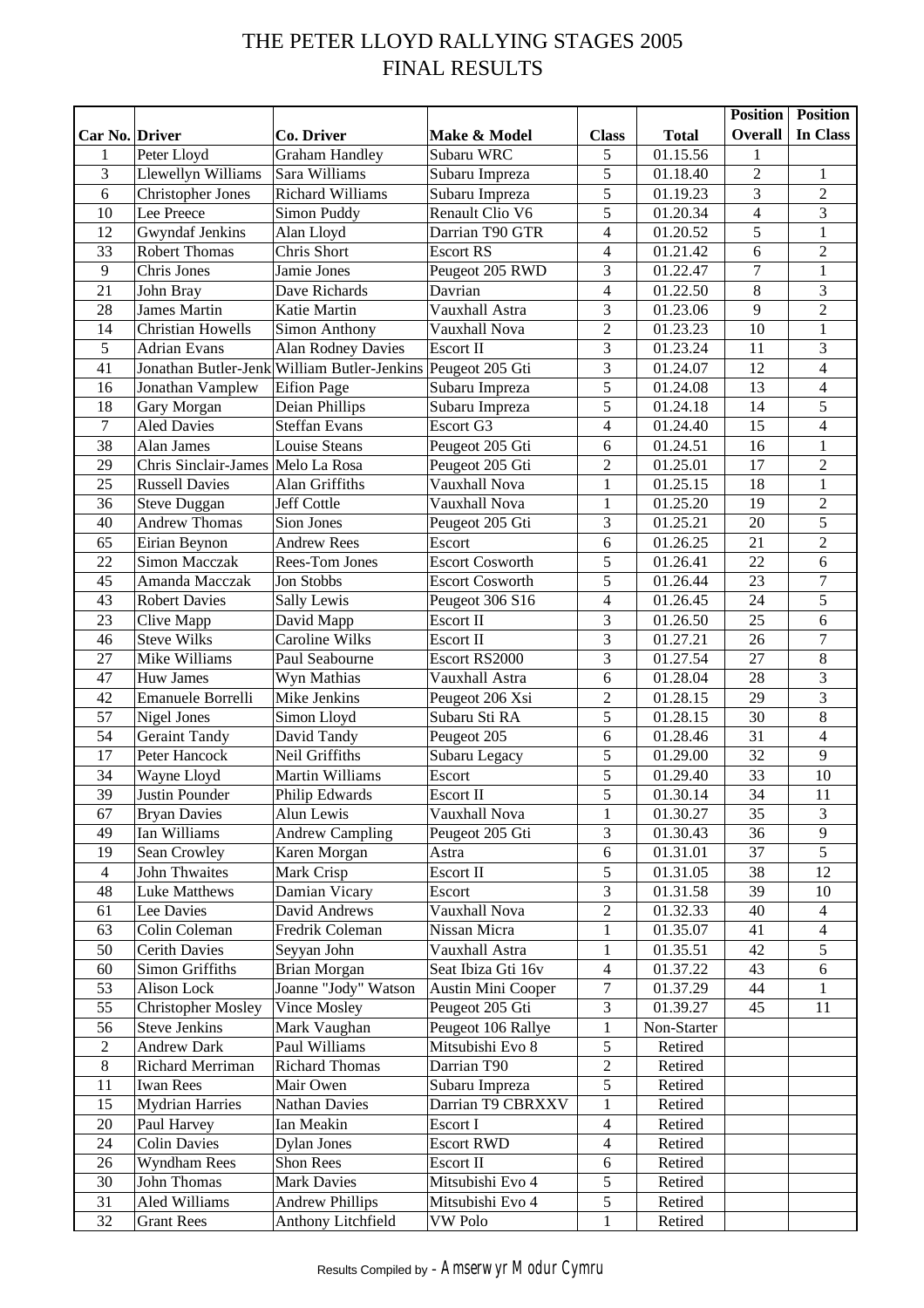# THE PETER LLOYD RALLYING STAGES 2005 FINAL RESULTS

|                       |                                   |                        |                     |              |              | <b>Position</b> | <b>Position</b> |
|-----------------------|-----------------------------------|------------------------|---------------------|--------------|--------------|-----------------|-----------------|
| <b>Car No. Driver</b> |                                   | Co. Driver             | Make & Model        | <b>Class</b> | <b>Total</b> | <b>Overall</b>  | In Class        |
| 35                    | Mark Lewis                        | Gavin Marsh            | Peugeot 205 Gti     | 2            | Retired      |                 |                 |
| 37                    | Gethin Wyn Morgan Martin Richards |                        | Escort II           | 3            | Retired      |                 |                 |
| 44                    | Andrew Lawson                     | Dale Chappell          | Escort II           | 2            | Retired      |                 |                 |
| 51                    | Dai Clack                         | Daniel Jones           | Escort              | 6            | Retired      |                 |                 |
| 52                    | Adrian Young                      | <b>Neil Davies</b>     | Escort II RS2000    | 3            | Retired      |                 |                 |
| 58                    | Dene Field                        | Tim Pryse              | Peugeot 205 Gti M16 | 3            | Retired      |                 |                 |
| 59                    | Craig Stephens                    | <b>Stephen Barkus</b>  | Vauxhall Nova       | 4            | Retired      |                 |                 |
| 62                    | <b>Brian Davis</b>                | Darren Price           | Vauxhall Nova       |              | Retired      |                 |                 |
| 64                    | Gary Rees                         | Emyr Morgan            | Suzuki Swift        |              | Retired      |                 |                 |
| 66                    | <b>Anthony Clarke</b>             | <b>Matthew Francis</b> | Ford Focus          | 4            | Retired      |                 |                 |
| 68                    | Carwyn Harries                    | Gareth Jaffa Roberts   | Peugeot 106         |              | Retired      |                 |                 |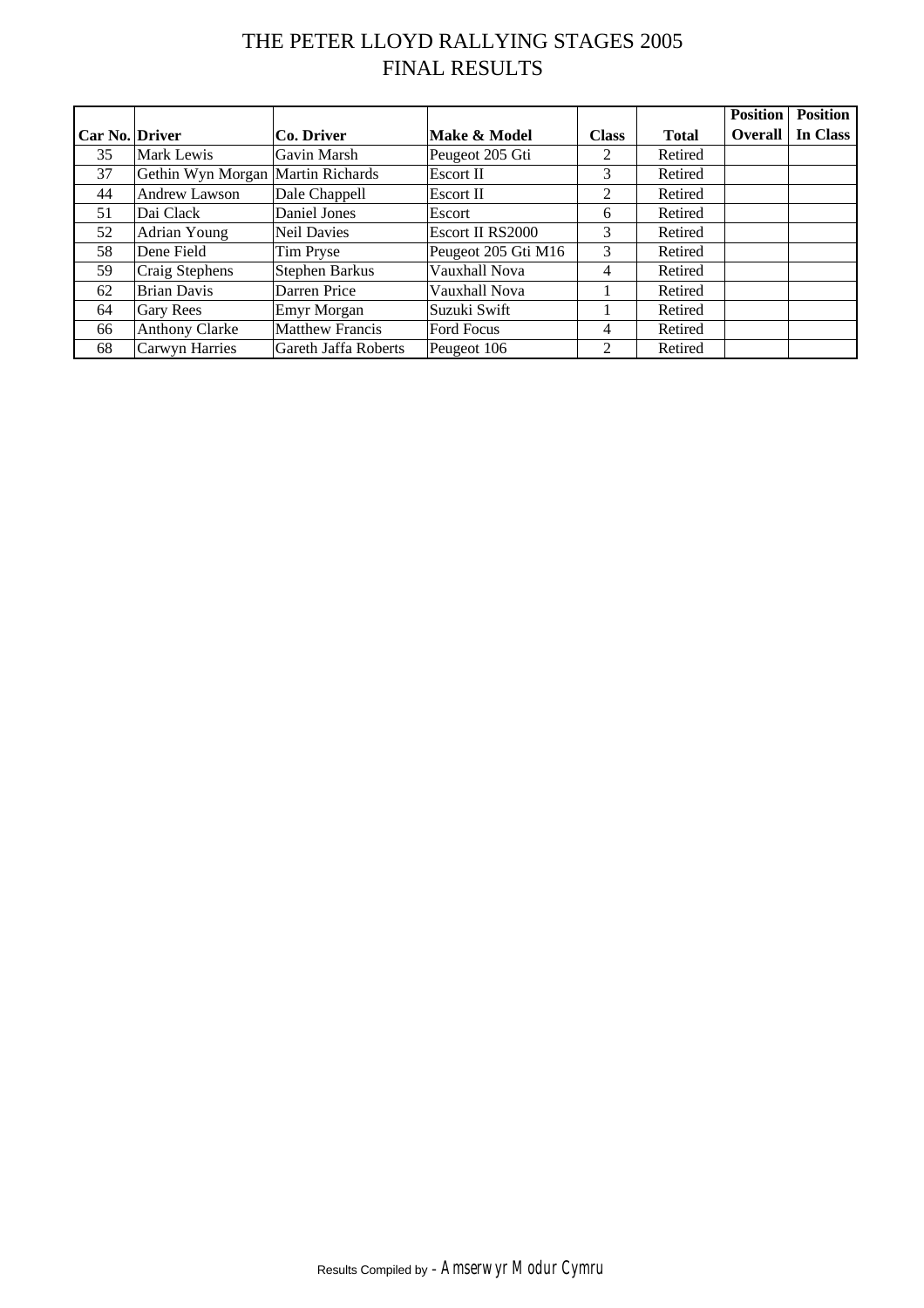# THE PETER LLOYD RALLYING STAGES 2005 FINAL RESULTS IN CAR NUMBER ORDER

|                       |                                   |                           |                        |                |       |       |                         |       |       |                               |       |              | <b>Position</b> | <b>Position</b> |
|-----------------------|-----------------------------------|---------------------------|------------------------|----------------|-------|-------|-------------------------|-------|-------|-------------------------------|-------|--------------|-----------------|-----------------|
| <b>Car No. Driver</b> |                                   | <b>Co. Driver</b>         | Make & Model           | <b>Class</b>   |       |       | Stage 1 Stage 2 Stage 3 |       |       | Stage 4 Stage 5 Stage 6 Other |       | <b>Total</b> | Overall         | In Class        |
|                       | Peter Lloyd                       | <b>Graham Handley</b>     | Subaru WRC             | 5              | 14.03 | 13.30 | 12.22                   | 12.05 | 12.01 | 11.55                         | 00.00 | 01.15.56     |                 |                 |
| $\sqrt{2}$            | <b>Andrew Dark</b>                | Paul Williams             | Mitsubishi Evo 8       | 5              | 14.40 | 13.58 | 12.52                   | 12.33 | 12.27 |                               | 00.00 | Retired      |                 |                 |
| $\mathfrak{Z}$        | Llewellyn Williams                | Sara Williams             | Subaru Impreza         | 5              | 14.47 | 13.48 | 12.40                   | 12.34 | 12.17 | 12.34                         | 00.00 | 01.18.40     | $\overline{2}$  | 1               |
| $\overline{4}$        | <b>John Thwaites</b>              | Mark Crisp                | Escort II              | 5              | 24.00 | 14.46 | 13.19                   | 13.08 | 12.54 | 12.58                         | 00.00 | 01.31.05     | $\overline{38}$ | $\overline{12}$ |
| 5                     | <b>Adrian Evans</b>               | <b>Alan Rodney Davies</b> | Escort II              | 3              | 16.30 | 14.38 | 13.18                   | 13.05 | 12.55 | 12.58                         | 00.00 | 01.23.24     | 11              | 3               |
| 6                     | <b>Christopher Jones</b>          | <b>Richard Williams</b>   | Subaru Impreza         | $\overline{5}$ | 14.54 | 13.56 | 12.52                   | 12.41 | 12.31 | 12.29                         | 00.00 | 01.19.23     | 3               | $\overline{2}$  |
| $\overline{7}$        | <b>Aled Davies</b>                | <b>Steffan Evans</b>      | Escort G3              | $\overline{4}$ | 16.51 | 14.46 | 13.32                   | 13.21 | 13.09 | 13.01                         | 00.00 | 01.24.40     | 15              | $\overline{4}$  |
| $\,8\,$               | Richard Merriman                  | <b>Richard Thomas</b>     | Darrian T90            | $\overline{2}$ | 15.15 |       |                         |       |       |                               | 00.00 | Retired      |                 |                 |
| 9                     | Chris Jones                       | Jamie Jones               | Peugeot 205 RWD        | 3              | 15.16 | 14.40 | 13.24                   | 13.15 | 13.03 | $13.\overline{09}$            | 00.00 | 01.22.47     | $\overline{7}$  |                 |
| 10                    | Lee Preece                        | Simon Puddy               | Renault Clio V6        | 5              | 15.12 | 14.18 | 12.58                   | 12.48 | 12.42 | 12.36                         | 00.00 | 01.20.34     | $\overline{4}$  | $\mathfrak{Z}$  |
| 11                    | Iwan Rees                         | Mair Owen                 | Subaru Impreza         | 5              | 16.53 | 14.25 | 16.32                   | 13.45 |       |                               | 00.00 | Retired      |                 |                 |
| 12                    | <b>Gwyndaf Jenkins</b>            | Alan Lloyd                | Darrian T90 GTR        | $\overline{4}$ | 15.18 | 14.04 | 12.52                   | 12.54 | 12.48 | 12.56                         | 00.00 | 01.20.52     | 5               |                 |
| 14                    | <b>Christian Howells</b>          | Simon Anthony             | Vauxhall Nova          | $\overline{2}$ | 15.48 | 14.46 | 13.25                   | 13.18 | 13.09 | 12.57                         | 00.00 | 01.23.23     | 10              | $\mathbf{1}$    |
| 15                    | <b>Mydrian Harries</b>            | Nathan Davies             | Darrian T9 CBRXXV      | $\mathbf{1}$   | 15.42 | 14.46 | 13.13                   |       |       |                               | 00.00 | Retired      |                 |                 |
| 16                    | Jonathan Vamplew                  | <b>Eifion Page</b>        | Subaru Impreza         | 5              | 15.47 | 14.46 | 13.47                   | 13.23 | 13.15 | 13.10                         | 00.00 | 01.24.08     | 13              | $\overline{4}$  |
| 17                    | Peter Hancock                     | Neil Griffiths            | Subaru Legacy          | $\overline{5}$ | 15.57 | 14.46 | 18.19                   | 13.21 | 13.16 | 13.21                         | 00.00 | 01.29.00     | $\overline{32}$ | 9               |
| 18                    | Gary Morgan                       | Deian Phillips            | Subaru Impreza         | 5              | 16.07 | 14.46 | 13.48                   | 13.20 | 13.14 | 13.03                         | 00.00 | 01.24.18     | 14              | 5               |
| 19                    | Sean Crowley                      | Karen Morgan              | Astra                  | 6              | 15.30 | 14.46 | 13.13                   | 22.00 | 12.47 | 12.45                         | 00.00 | 01.31.01     | 37              | 5               |
| 20                    | Paul Harvey                       | Ian Meakin                | Escort I               | $\overline{4}$ | 16.34 | 14.46 | 14.19                   | 13.58 | 13.57 |                               | 00.00 | Retired      |                 |                 |
| 21                    | John Bray                         | Dave Richards             | Davrian                | $\overline{4}$ | 15.38 | 14.46 | 13.21                   | 13.15 | 13.07 | 12.43                         | 00.00 | 01.22.50     | $8\,$           | $\mathfrak{Z}$  |
| 22                    | <b>Simon Macczak</b>              | Rees-Tom Jones            | <b>Escort Cosworth</b> | 5              | 15.11 | 14.46 | 16.54                   | 13.07 | 13.11 | 13.32                         | 00.00 | 01.26.41     | $\overline{22}$ | 6               |
| 23                    | Clive Mapp                        | David Mapp                | Escort II              | 3              | 16.52 | 14.46 | 14.00                   | 13.38 | 13.44 | 13.50                         | 00.00 | 01.26.50     | 25              | 6               |
| 24                    | <b>Colin Davies</b>               | <b>Dylan Jones</b>        | <b>Escort RWD</b>      | $\overline{4}$ | 17.20 | 14.46 |                         |       |       |                               | 00.00 | Retired      |                 |                 |
| 25                    | <b>Russell Davies</b>             | Alan Griffiths            | Vauxhall Nova          | $\mathbf{1}$   | 17.52 | 14.46 | 13.15                   | 13.09 | 13.23 | 12.50                         | 00.00 | 01.25.15     | 18              |                 |
| 26                    | <b>Wyndham Rees</b>               | <b>Shon Rees</b>          | Escort II              | 6              | 17.04 |       |                         |       |       |                               | 00.00 | Retired      |                 |                 |
| 27                    | Mike Williams                     | Paul Seabourne            | Escort RS2000          | 3              | 16.04 | 14.46 | 13.49                   | 14.01 | 14.23 | 14.51                         | 00.00 | 01.27.54     | 27              | 8               |
| 28                    | <b>James Martin</b>               | Katie Martin              | Vauxhall Astra         | 3              | 15.32 | 14.46 | 13.23                   | 13.17 | 13.07 | 13.01                         | 00.00 | 01.23.06     | 9               | $\sqrt{2}$      |
| 29                    | <b>Chris Sinclair-James</b>       | Melo La Rosa              | Peugeot 205 Gti        | $\overline{2}$ | 16.18 | 14.46 | 13.44                   | 13.28 | 13.27 | 13.18                         | 00.00 | 01.25.01     | 17              | $\overline{2}$  |
| 30                    | John Thomas                       | <b>Mark Davies</b>        | Mitsubishi Evo 4       | 5              | 15.52 | 14.46 | 13.16                   |       |       |                               | 00.00 | Retired      |                 |                 |
| $\overline{31}$       | <b>Aled Williams</b>              | <b>Andrew Phillips</b>    | Mitsubishi Evo 4       | $\overline{5}$ | 15.57 | 14.46 |                         |       |       |                               | 00.00 | Retired      |                 |                 |
| 32                    | <b>Grant Rees</b>                 | Anthony Litchfield        | <b>VW</b> Polo         |                | 16.04 | 14.46 |                         |       |       |                               | 00.00 | Retired      |                 |                 |
| $\overline{33}$       | <b>Robert Thomas</b>              | <b>Chris</b> Short        | <b>Escort RS</b>       | $\overline{4}$ | 15.33 | 14.46 | 13.03                   | 12.51 | 12.43 | 12.46                         | 00.00 | 01.21.42     | 6               | $\sqrt{2}$      |
| 34                    | Wayne Lloyd                       | Martin Williams           | Escort                 | 5              | 19.44 | 14.46 | 13.58                   | 13.51 | 13.26 | 13.55                         | 00.00 | 01.29.40     | 33              | 10              |
| $\overline{35}$       | Mark Lewis                        | Gavin Marsh               | Peugeot 205 Gti        | $\overline{2}$ |       |       |                         |       |       |                               | 00.00 | Retired      |                 |                 |
| 36                    | <b>Steve Duggan</b>               | Jeff Cottle               | Vauxhall Nova          |                | 15.54 | 14.46 | 13.42                   | 13.15 | 14.02 | 13.41                         | 00.00 | 01.25.20     | 19              | $\overline{2}$  |
| 37                    | Gethin Wyn Morgan Martin Richards |                           | Escort II              | 3              | 17.46 | 14.46 | 14.31                   | 14.18 | 14.06 |                               | 00.00 | Retired      |                 |                 |
| 38                    | Alan James                        | Louise Steans             | Peugeot 205 Gti        | 6              | 15.48 | 14.46 | 13.39                   | 13.24 | 13.32 | $13.\overline{42}$            | 00.00 | 01.24.51     | 16              | $\mathbf{1}$    |
| 39                    | Justin Pounder                    | Philip Edwards            | Escort II              | 5              | 16.20 | 14.46 | 13.53                   | 13.31 | 13.27 | 18.17                         | 00.00 | 01.30.14     | 34              | $\overline{11}$ |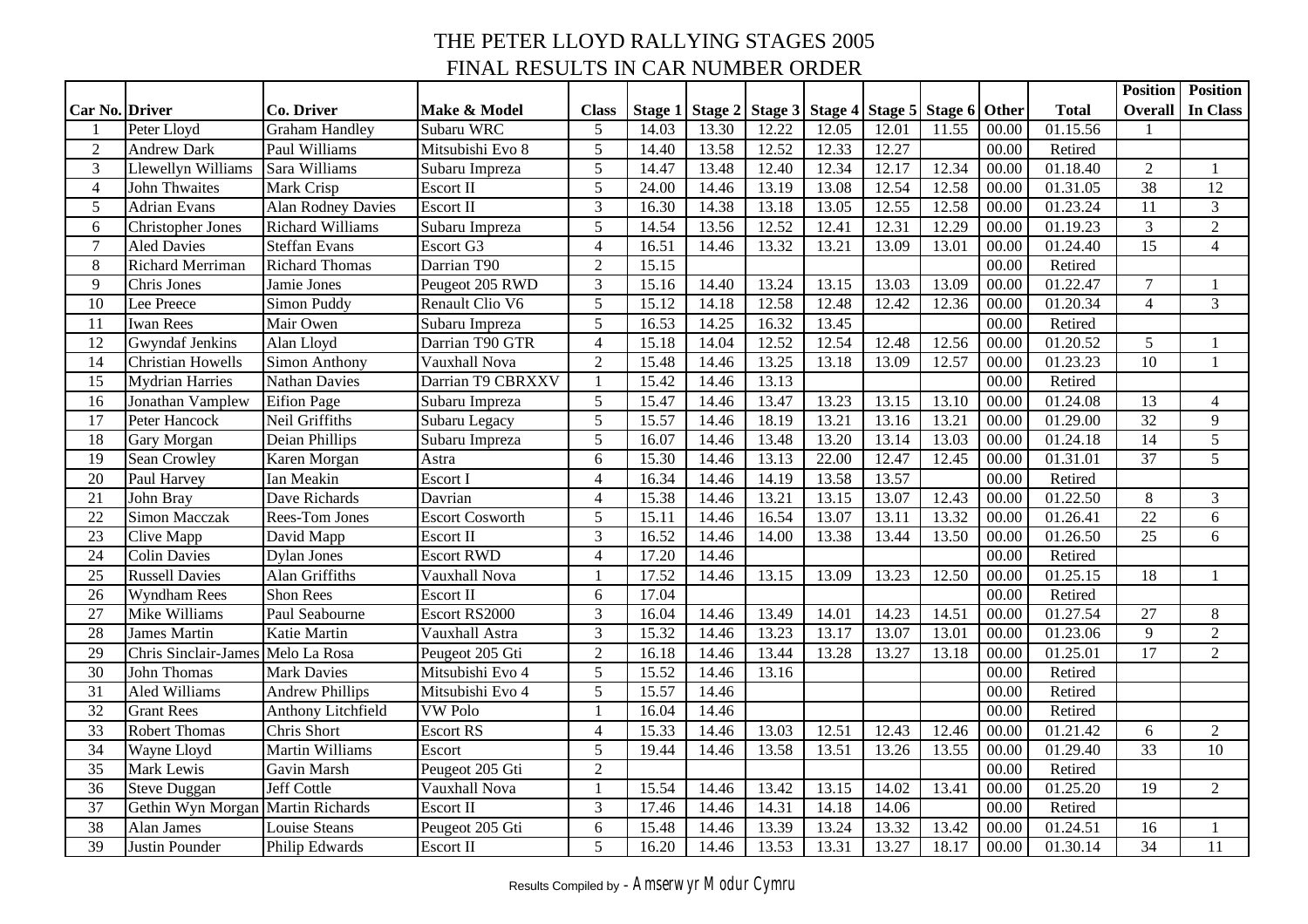# THE PETER LLOYD RALLYING STAGES 2005 FINAL RESULTS IN CAR NUMBER ORDER

|                       |                           |                               |                        |                |       |       |       |       |       |                                                                   |       |              | <b>Position</b> | <b>Position</b> |
|-----------------------|---------------------------|-------------------------------|------------------------|----------------|-------|-------|-------|-------|-------|-------------------------------------------------------------------|-------|--------------|-----------------|-----------------|
| <b>Car No. Driver</b> |                           | Co. Driver                    | Make & Model           | <b>Class</b>   |       |       |       |       |       | Stage 1   Stage 2   Stage 3   Stage 4   Stage 5   Stage 6   Other |       | <b>Total</b> | Overall         | In Class        |
| 40                    | <b>Andrew Thomas</b>      | Sion Jones                    | Peugeot 205 Gti        | 3              | 16.06 | 14.46 | 14.06 | 13.43 | 13.23 | 13.17                                                             | 00.00 | 01.25.21     | 20              | 5               |
| 41                    | Jonathan Butler-Jenl      | <b>William Butler-Jenkins</b> | Peugeot 205 Gti        | 3              | 15.49 | 14.46 | 13.34 | 13.27 | 13.14 | 13.17                                                             | 00.00 | 01.24.07     | 12              | $\overline{4}$  |
| 42                    | Emanuele Borrelli         | Mike Jenkins                  | Peugeot 206 Xsi        | $\overline{2}$ | 17.14 | 14.46 | 14.01 | 14.00 | 13.56 | 14.18                                                             | 00.00 | 01.28.15     | 29              | 3               |
| 43                    | <b>Robert Davies</b>      | Sally Lewis                   | Peugeot 306 S16        | $\overline{4}$ | 16.17 | 14.46 | 13.48 | 13.57 | 13.53 | 14.04                                                             | 00.00 | 01.26.45     | 24              | 5               |
| 44                    | <b>Andrew Lawson</b>      | Dale Chappell                 | Escort II              | $\overline{2}$ | 16.39 | 14.46 | 15.12 |       |       |                                                                   | 00.00 | Retired      |                 |                 |
| 45                    | Amanda Macczak            | <b>Jon Stobbs</b>             | <b>Escort Cosworth</b> | 5              | 17.28 | 14.46 | 14.03 | 13.39 | 13.28 | 13.20                                                             | 00.00 | 01.26.44     | 23              | $\overline{7}$  |
| 46                    | <b>Steve Wilks</b>        | <b>Caroline Wilks</b>         | Escort II              | 3              | 16.16 | 14.46 | 14.08 | 14.17 | 13.54 | 14.00                                                             | 00.00 | 01.27.21     | 26              | $\overline{7}$  |
| 47                    | <b>Huw James</b>          | Wyn Mathias                   | Vauxhall Astra         | 6              | 16.45 | 14.46 | 14.39 | 14.11 | 13.56 | 13.47                                                             | 00.00 | 01.28.04     | 28              | $\overline{3}$  |
| 48                    | Luke Matthews             | Damian Vicary                 | Escort                 | 3              | 17.12 | 14.46 | 14.42 | 13.57 | 13.55 | 17.26                                                             | 00.00 | 01.31.58     | 39              | 10              |
| 49                    | Ian Williams              | <b>Andrew Campling</b>        | Peugeot 205 Gti        | 3              | 17.28 | 14.46 | 15.00 | 14.37 | 14.35 | 14.17                                                             | 00.00 | 01.30.43     | 36              | 9               |
| 50                    | <b>Cerith Davies</b>      | Seyyan John                   | Vauxhall Astra         |                | 22.49 | 14.46 | 15.03 | 14.35 | 14.23 | 14.15                                                             | 00.00 | 01.35.51     | 42              | 5               |
| 51                    | Dai Clack                 | Daniel Jones                  | Escort                 | 6              | 16.21 | 14.46 |       |       |       |                                                                   | 00.00 | Retired      |                 |                 |
| 52                    | <b>Adrian Young</b>       | <b>Neil Davies</b>            | Escort II RS2000       | 3              | 20.12 | 14.46 | 14.09 |       |       |                                                                   | 00.00 | Retired      |                 |                 |
| 53                    | Alison Lock               | Joanne "Jody" Watson          | Austin Mini Cooper     | $\mathcal{L}$  | 19.39 | 14.46 | 15.57 | 15.36 | 15.56 | 15.35                                                             | 00.00 | 01.37.29     | 44              |                 |
| 54                    | <b>Geraint Tandy</b>      | David Tandy                   | Peugeot 205            | 6              | 17.06 | 14.46 | 14.31 | 14.13 | 14.06 | 14.04                                                             | 00.00 | 01.28.46     | 31              | $\overline{4}$  |
| 55                    | <b>Christopher Mosley</b> | Vince Mosley                  | Peugeot 205 Gti        | 3              | 18.07 | 14.46 | 14.36 | 13.55 | 24.00 | 14.03                                                             | 00.00 | 01.39.27     | 45              | 11              |
| 56                    | <b>Steve Jenkins</b>      | Mark Vaughan                  | Peugeot 106 Rallye     |                |       |       |       |       |       |                                                                   | 00.00 | Non-Starter  |                 |                 |
| 57                    | Nigel Jones               | Simon Lloyd                   | Subaru Sti RA          | 5              | 16.27 | 14.46 | 16.33 | 13.32 | 13.29 | 13.28                                                             | 00.00 | 01.28.15     | 30              | 8               |
| 58                    | Dene Field                | <b>Tim Pryse</b>              | Peugeot 205 Gti M16    | 3              |       |       |       |       |       |                                                                   | 00.00 | Retired      |                 |                 |
| 59                    | Craig Stephens            | <b>Stephen Barkus</b>         | Vauxhall Nova          | $\Delta$       | 17.34 | 14.46 |       |       |       |                                                                   | 00.00 | Retired      |                 |                 |
| 60                    | <b>Simon Griffiths</b>    | <b>Brian Morgan</b>           | Seat Ibiza Gti 16v     | $\overline{4}$ | 17.37 | 14.46 | 19.38 | 15.04 | 15.11 | 15.06                                                             | 00.00 | 01.37.22     | 43              | 6               |
| 61                    | Lee Davies                | David Andrews                 | Vauxhall Nova          | $\overline{2}$ | 17.23 | 14.46 | 15.04 | 15.16 | 15.07 | 14.57                                                             | 00.00 | 01.32.33     | 40              | $\overline{4}$  |
| 62                    | <b>Brian Davis</b>        | Darren Price                  | Vauxhall Nova          |                | 24.00 | 14.46 | 15.49 | 14.49 | 14.35 |                                                                   | 00.00 | Retired      |                 |                 |
| 63                    | Colin Coleman             | Fredrik Coleman               | Nissan Micra           |                | 18.03 | 14.46 | 15.44 | 15.32 | 15.30 | 15.32                                                             | 00.00 | 01.35.07     | 41              | $\overline{4}$  |
| 64                    | <b>Gary Rees</b>          | <b>Emyr Morgan</b>            | Suzuki Swift           |                | 16.40 | 14.46 | 14.23 | 14.11 | 13.48 |                                                                   | 00.00 | Retired      |                 |                 |
| 65                    | Eirian Beynon             | <b>Andrew Rees</b>            | Escort                 | 6              | 18.55 | 14.46 | 13.26 | 13.15 | 13.04 | 12.59                                                             | 00.00 | 01.26.25     | 21              | $\overline{2}$  |
| 66                    | <b>Anthony Clarke</b>     | <b>Matthew Francis</b>        | Ford Focus             | $\overline{4}$ | 15.53 | 14.46 | 13.46 |       |       |                                                                   | 00.00 | Retired      |                 |                 |
| 67                    | <b>Bryan Davies</b>       | Alun Lewis                    | Vauxhall Nova          |                | 17.04 | 14.46 | 15.06 | 14.44 | 14.33 | 14.14                                                             | 00.00 | 01.30.27     | 35              | $\overline{3}$  |
| 68                    | <b>Carwyn Harries</b>     | Gareth Jaffa Roberts          | Peugeot 106            | $\overline{2}$ |       |       |       |       |       |                                                                   | 00.00 | Retired      |                 |                 |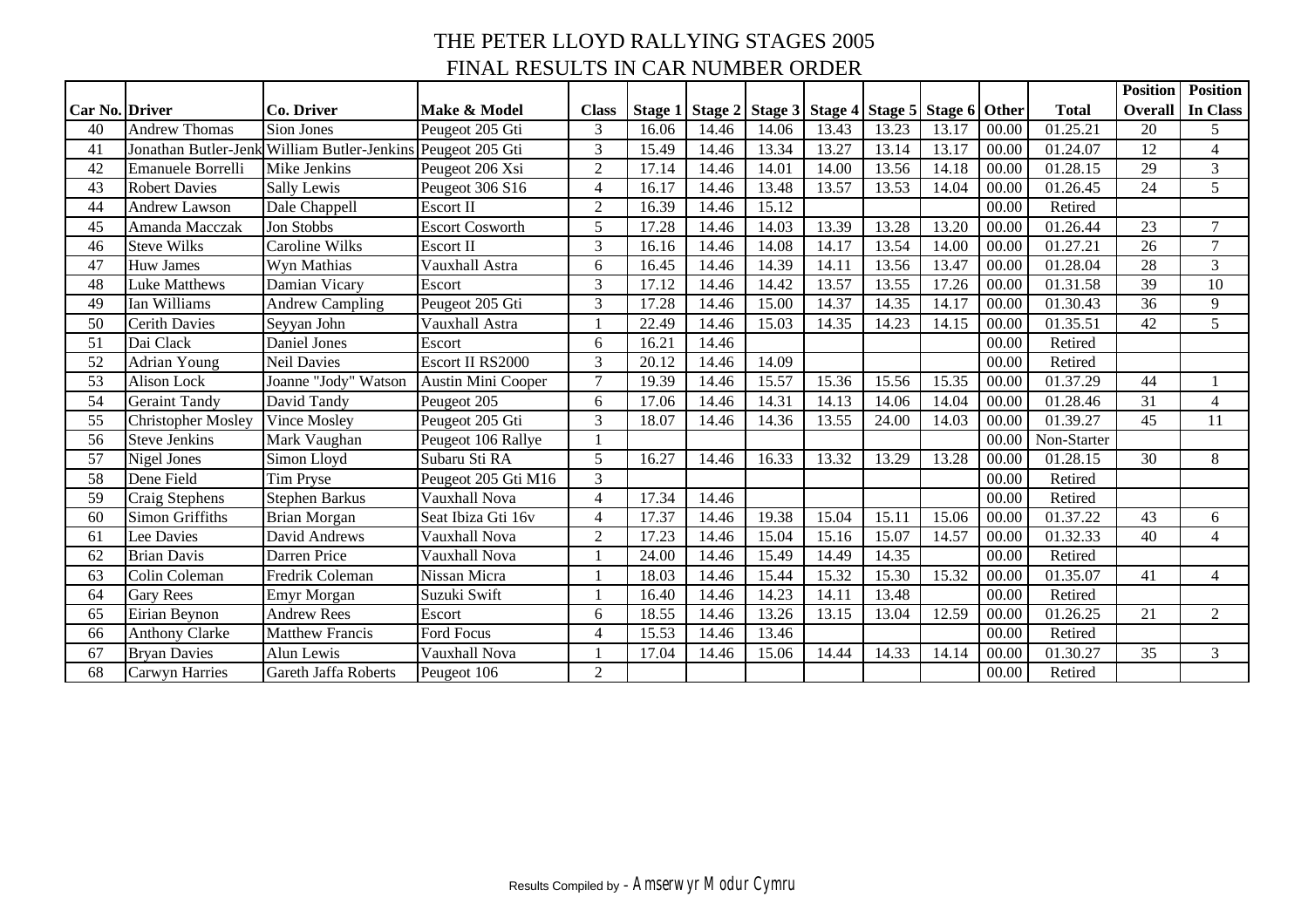# THE PETER LLOYD RALLYING STAGES 2005 FINAL RESULTS BY CLASS

|                |                             |                       |                    |                |              | <b>Position</b> | <b>Position In</b> |
|----------------|-----------------------------|-----------------------|--------------------|----------------|--------------|-----------------|--------------------|
| Car No. Driver |                             | <b>Co. Driver</b>     | Make & Model       | <b>Class</b>   | <b>Total</b> | Overall         | <b>Class</b>       |
| 25             | <b>Russell Davies</b>       | Alan Griffiths        | Vauxhall Nova      |                | 01.25.15     | 18              |                    |
| 36             | <b>Steve Duggan</b>         | Jeff Cottle           | Vauxhall Nova      |                | 01.25.20     | 19              | $\overline{2}$     |
| 67             | <b>Bryan Davies</b>         | Alun Lewis            | Vauxhall Nova      |                | 01.30.27     | 35              | 3                  |
| 63             | Colin Coleman               | Fredrik Coleman       | Nissan Micra       | 1              | 01.35.07     | 41              | 4                  |
| 50             | <b>Cerith Davies</b>        | Seyyan John           | Vauxhall Astra     | 1              | 01.35.51     | 42              | 5                  |
| 56             | <b>Steve Jenkins</b>        | Mark Vaughan          | Peugeot 106 Rallye |                | Non-Starter  |                 |                    |
| 15             | <b>Mydrian Harries</b>      | <b>Nathan Davies</b>  | Darrian T9 CBRXXV  |                | Retired      |                 |                    |
| 32             | <b>Grant Rees</b>           | Anthony Litchfield    | <b>VW Polo</b>     |                | Retired      |                 |                    |
| 62             | <b>Brian Davis</b>          | Darren Price          | Vauxhall Nova      | 1              | Retired      |                 |                    |
| 64             | Gary Rees                   | Emyr Morgan           | Suzuki Swift       |                | Retired      |                 |                    |
|                |                             |                       |                    |                |              |                 |                    |
|                |                             |                       |                    |                |              | <b>Position</b> | <b>Position In</b> |
|                |                             |                       |                    |                |              |                 |                    |
| Car No. Driver |                             | Co. Driver            | Make & Model       | <b>Class</b>   | <b>Total</b> | <b>Overall</b>  | <b>Class</b>       |
| 14             | <b>Christian Howells</b>    | Simon Anthony         | Vauxhall Nova      | 2              | 01.23.23     | 10              |                    |
| 29             | <b>Chris Sinclair-James</b> | Melo La Rosa          | Peugeot 205 Gti    | 2              | 01.25.01     | 17              | $\overline{2}$     |
| 42             | Emanuele Borrelli           | Mike Jenkins          | Peugeot 206 Xsi    | 2              | 01.28.15     | 29              | 3                  |
| 61             | Lee Davies                  | David Andrews         | Vauxhall Nova      | $\overline{2}$ | 01.32.33     | 40              | $\overline{4}$     |
| 8              | Richard Merriman            | <b>Richard Thomas</b> | Darrian T90        | $\overline{2}$ | Retired      |                 |                    |
| 35             | Mark Lewis                  | Gavin Marsh           | Peugeot 205 Gti    | $\overline{2}$ | Retired      |                 |                    |
| 44             | <b>Andrew Lawson</b>        | Dale Chappell         | Escort II          | $\overline{2}$ | Retired      |                 |                    |
| 68             | Carwyn Harries              | Gareth Jaffa Roberts  | Peugeot 106        | $\overline{c}$ | Retired      |                 |                    |
|                |                             |                       |                    |                |              |                 |                    |
|                |                             |                       |                    |                |              | <b>Position</b> | <b>Position In</b> |

|                       |                                                                 |                           |                     |              |              | .              | .            |
|-----------------------|-----------------------------------------------------------------|---------------------------|---------------------|--------------|--------------|----------------|--------------|
| <b>Car No. Driver</b> |                                                                 | Co. Driver                | Make & Model        | <b>Class</b> | <b>Total</b> | <b>Overall</b> | <b>Class</b> |
| 9                     | Chris Jones                                                     | Jamie Jones               | Peugeot 205 RWD     | 3            | 01.22.47     |                |              |
| 28                    | <b>James Martin</b>                                             | Katie Martin              | Vauxhall Astra      | 3            | 01.23.06     | 9              | 2            |
| 5                     | <b>Adrian Evans</b>                                             | <b>Alan Rodney Davies</b> | <b>Escort II</b>    | 3            | 01.23.24     | 11             | 3            |
| 41                    | Jonathan Butler-Jenkins   William Butler-Jenkin Peugeot 205 Gti |                           |                     | 3            | 01.24.07     | 12             | 4            |
| 40                    | <b>Andrew Thomas</b>                                            | Sion Jones                | Peugeot 205 Gti     | 3            | 01.25.21     | 20             | 5            |
| 23                    | Clive Mapp                                                      | David Mapp                | Escort II           | 3            | 01.26.50     | 25             | 6            |
| 46                    | <b>Steve Wilks</b>                                              | Caroline Wilks            | Escort II           | 3            | 01.27.21     | 26             |              |
| 27                    | Mike Williams                                                   | Paul Seabourne            | Escort RS2000       | 3            | 01.27.54     | 27             | 8            |
| 49                    | Ian Williams                                                    | <b>Andrew Campling</b>    | Peugeot 205 Gti     | 3            | 01.30.43     | 36             | 9            |
| 48                    | <b>Luke Matthews</b>                                            | Damian Vicary             | Escort              | 3            | 01.31.58     | 39             | 10           |
| 55                    | <b>Christopher Mosley</b>                                       | Vince Mosley              | Peugeot 205 Gti     | 3            | 01.39.27     | 45             | 11           |
| 37                    | Gethin Wyn Morgan                                               | <b>Martin Richards</b>    | Escort II           | 3            | Retired      |                |              |
| 52                    | <b>Adrian Young</b>                                             | <b>Neil Davies</b>        | Escort II RS2000    | 3            | Retired      |                |              |
| 58                    | Dene Field                                                      | Tim Pryse                 | Peugeot 205 Gti M16 | 3            | Retired      |                |              |
| 40                    | Dafydd Williams                                                 | <b>Melanie Hands</b>      | Sunbeam             | 3            | Retired      |                |              |
| 59                    | Rob Mill                                                        | Philip Edwards            | Fiat X19            | 3            | Retired      |                |              |

|                       |                        |                        |                    |              |              | <b>Position</b> | <b>Position In</b> |
|-----------------------|------------------------|------------------------|--------------------|--------------|--------------|-----------------|--------------------|
| <b>Car No. Driver</b> |                        | Co. Driver             | Make & Model       | <b>Class</b> | <b>Total</b> | <b>Overall</b>  | <b>Class</b>       |
| 12                    | <b>Gwyndaf Jenkins</b> | Alan Lloyd             | Darrian T90 GTR    | 4            | 01.20.52     | 5               |                    |
| 33                    | <b>Robert Thomas</b>   | Chris Short            | Escort RS          | 4            | 01.21.42     | h               | 2                  |
| 21                    | John Bray              | Dave Richards          | Davrian            | 4            | 01.22.50     | 8               | 3                  |
| 7                     | <b>Aled Davies</b>     | <b>Steffan Evans</b>   | Escort G3          | 4            | 01.24.40     | 15              | 4                  |
| 43                    | <b>Robert Davies</b>   | Sally Lewis            | Peugeot 306 S16    | 4            | 01.26.45     | 24              | 5                  |
| 60                    | <b>Simon Griffiths</b> | Brian Morgan           | Seat Ibiza Gti 16v | 4            | 01.37.22     | 43              | 6                  |
| 20                    | Paul Harvey            | Ian Meakin             | Escort I           | 4            | Retired      |                 |                    |
| 24                    | <b>Colin Davies</b>    | Dylan Jones            | <b>Escort RWD</b>  | 4            | Retired      |                 |                    |
| 59                    | Craig Stephens         | <b>Stephen Barkus</b>  | Vauxhall Nova      | 4            | Retired      |                 |                    |
| 66                    | <b>Anthony Clarke</b>  | <b>Matthew Francis</b> | Ford Focus         |              | Retired      |                 |                    |

Results Compiled By - *Amserwyr Modur Cymru*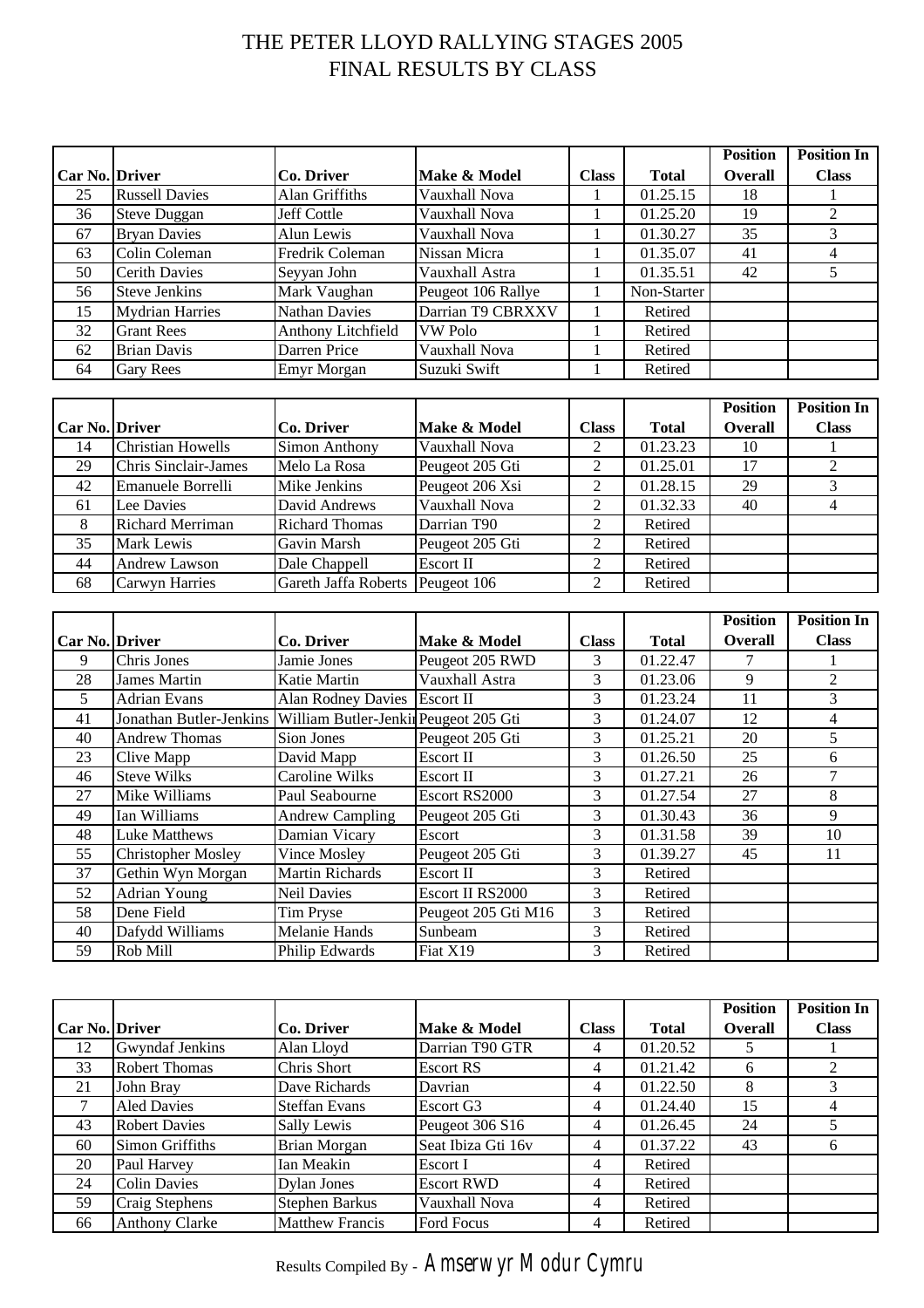# THE PETER LLOYD RALLYING STAGES 2005 FINAL RESULTS BY CLASS

|                |                          |                        |                        |              |              | <b>Position</b> | <b>Position In</b> |
|----------------|--------------------------|------------------------|------------------------|--------------|--------------|-----------------|--------------------|
| Car No. Driver |                          | Co. Driver             | Make & Model           | <b>Class</b> | <b>Total</b> | <b>Overall</b>  | <b>Class</b>       |
| 3              | Llewellyn Williams       | Sara Williams          | Subaru Impreza         | 5            | 01.18.40     | 2               |                    |
| 6              | <b>Christopher Jones</b> | Richard Williams       | Subaru Impreza         | 5            | 01.19.23     | 3               | 2                  |
| 10             | Lee Preece               | Simon Puddy            | Renault Clio V6        | 5            | 01.20.34     | 4               | 3                  |
| 16             | Jonathan Vamplew         | <b>Eifion Page</b>     | Subaru Impreza         | 5            | 01.24.08     | 13              | 4                  |
| 18             | Gary Morgan              | Deian Phillips         | Subaru Impreza         | 5            | 01.24.18     | 14              | 5                  |
| 22             | Simon Macczak            | <b>Rees-Tom Jones</b>  | <b>Escort Cosworth</b> | 5            | 01.26.41     | 22              | 6                  |
| 45             | Amanda Macczak           | Jon Stobbs             | <b>Escort Cosworth</b> | 5            | 01.26.44     | 23              | 7                  |
| 57             | Nigel Jones              | Simon Lloyd            | Subaru Sti RA          | 5            | 01.28.15     | 30              | 8                  |
| 17             | Peter Hancock            | Neil Griffiths         | Subaru Legacy          | 5            | 01.29.00     | 32              | 9                  |
| 34             | Wayne Lloyd              | Martin Williams        | Escort                 | 5            | 01.29.40     | 33              | 10                 |
| 39             | Justin Pounder           | Philip Edwards         | Escort II              | 5            | 01.30.14     | 34              | 11                 |
| 4              | <b>John Thwaites</b>     | Mark Crisp             | Escort II              | 5            | 01.31.05     | 38              | 12                 |
|                | Peter Lloyd              | <b>Graham Handley</b>  | Subaru WRC             | 5            | 01.15.56     |                 |                    |
| 2              | <b>Andrew Dark</b>       | Paul Williams          | Mitsubishi Evo 8       | 5            | Retired      |                 |                    |
| 11             | <b>Iwan Rees</b>         | Mair Owen              | Subaru Impreza         | 5            | Retired      |                 |                    |
| 30             | John Thomas              | <b>Mark Davies</b>     | Mitsubishi Evo 4       | 5            | Retired      |                 |                    |
| 31             | Aled Williams            | <b>Andrew Phillips</b> | Mitsubishi Evo 4       | 5            | Retired      |                 |                    |

|                       |                      |                    |                 |              |              | <b>Position</b> | <b>Position In</b> |
|-----------------------|----------------------|--------------------|-----------------|--------------|--------------|-----------------|--------------------|
| <b>Car No. Driver</b> |                      | Co. Driver         | Make & Model    | <b>Class</b> | <b>Total</b> | <b>Overall</b>  | <b>Class</b>       |
| 38                    | Alan James           | Louise Steans      | Peugeot 205 Gti | 6            | 01.24.51     | 16              |                    |
| 65                    | Eirian Beynon        | <b>Andrew Rees</b> | Escort          | 6            | 01.26.25     | 21              |                    |
| 47                    | <b>Huw James</b>     | Wyn Mathias        | Vauxhall Astra  | h            | 01.28.04     | 28              |                    |
| 54                    | <b>Geraint Tandy</b> | David Tandy        | Peugeot 205     | h            | 01.28.46     | 31              |                    |
| 19                    | Sean Crowley         | Karen Morgan       | Astra           | 6            | 01.31.01     | 37              |                    |
| 26                    | <b>Wyndham Rees</b>  | <b>Shon Rees</b>   | Escort II       | h            | Retired      |                 |                    |
| 51                    | Dai Clack            | Daniel Jones       | Escort          |              | Retired      |                 |                    |

|                       |             |               |                                  |       |              | <b>Position</b> | <b>Position In</b> |
|-----------------------|-------------|---------------|----------------------------------|-------|--------------|-----------------|--------------------|
| <b>Car No. Driver</b> |             | Co. Driver    | Make & Model                     | Class | <b>Total</b> | Overall         | <b>Class</b>       |
| $\sim$ $\sim$         | Alison Lock | <b>Joanne</b> | "Jody" Watson Austin Mini Cooper |       | 01.37.29     | 44              |                    |